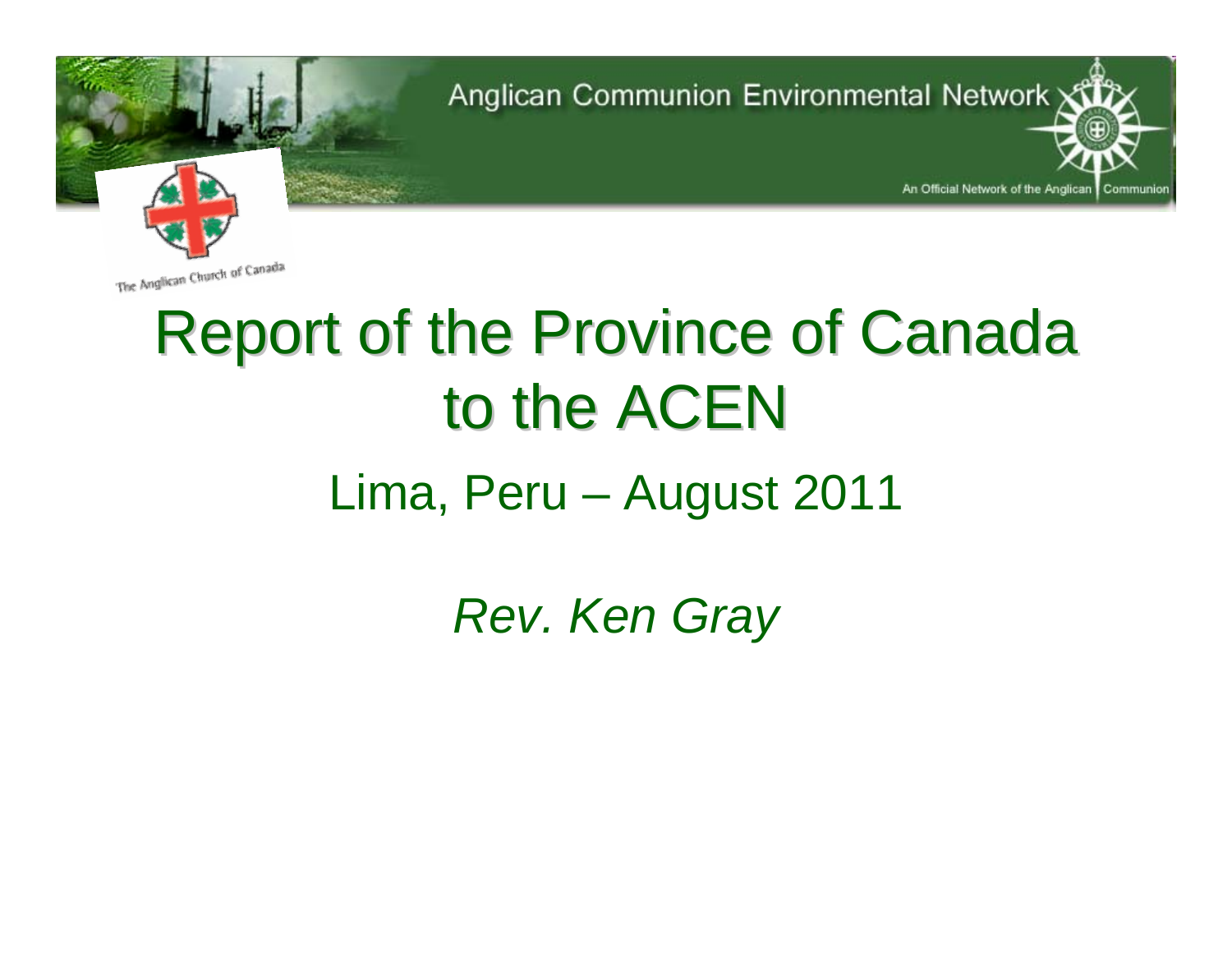



*Cascadia* is the greenest part of the wealthiest civilization ever to inhabit the Earth. If we cannot reconcile our way of life with this bountiful place, it probably can't be done. But if we can, we may set an example for the world **Alan Durning**, Seattle's Sightline Institute



An Official Network of the Anglican

Communion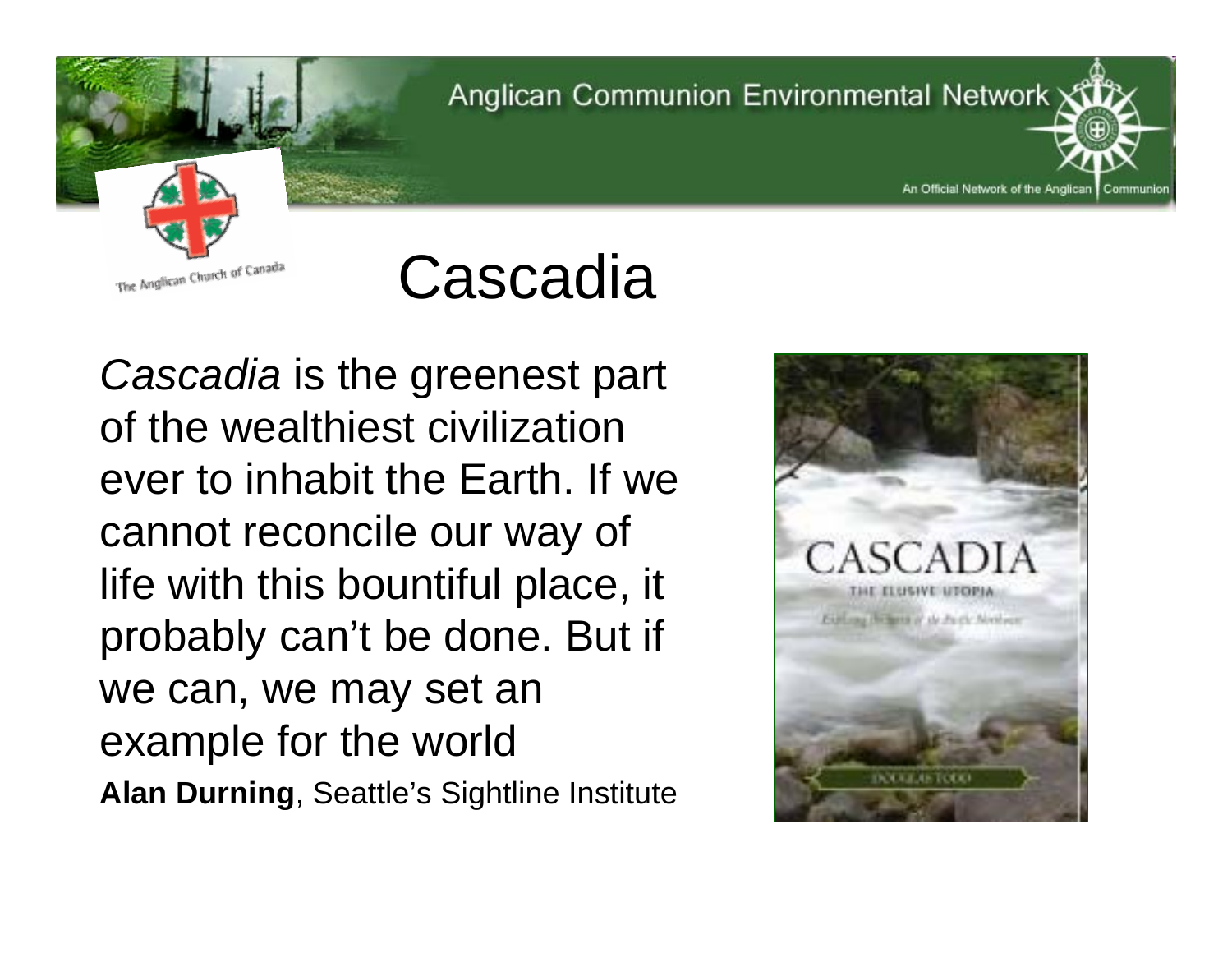An Official Network of the Anglican



# Welcome to my world

A new Cascadian civil religion would include a way of thinking and acting that underscores the beauty and intrinsic value of nature as well as our inexorable dependence on it. It would situate human beings in an **appropriate stance toward the world**: gratitude for the wonder of living on this beautiful planet, and care for its fragile, deteriorating creatures and systems."

-**Sallie McFague**, Vancouver School of Theology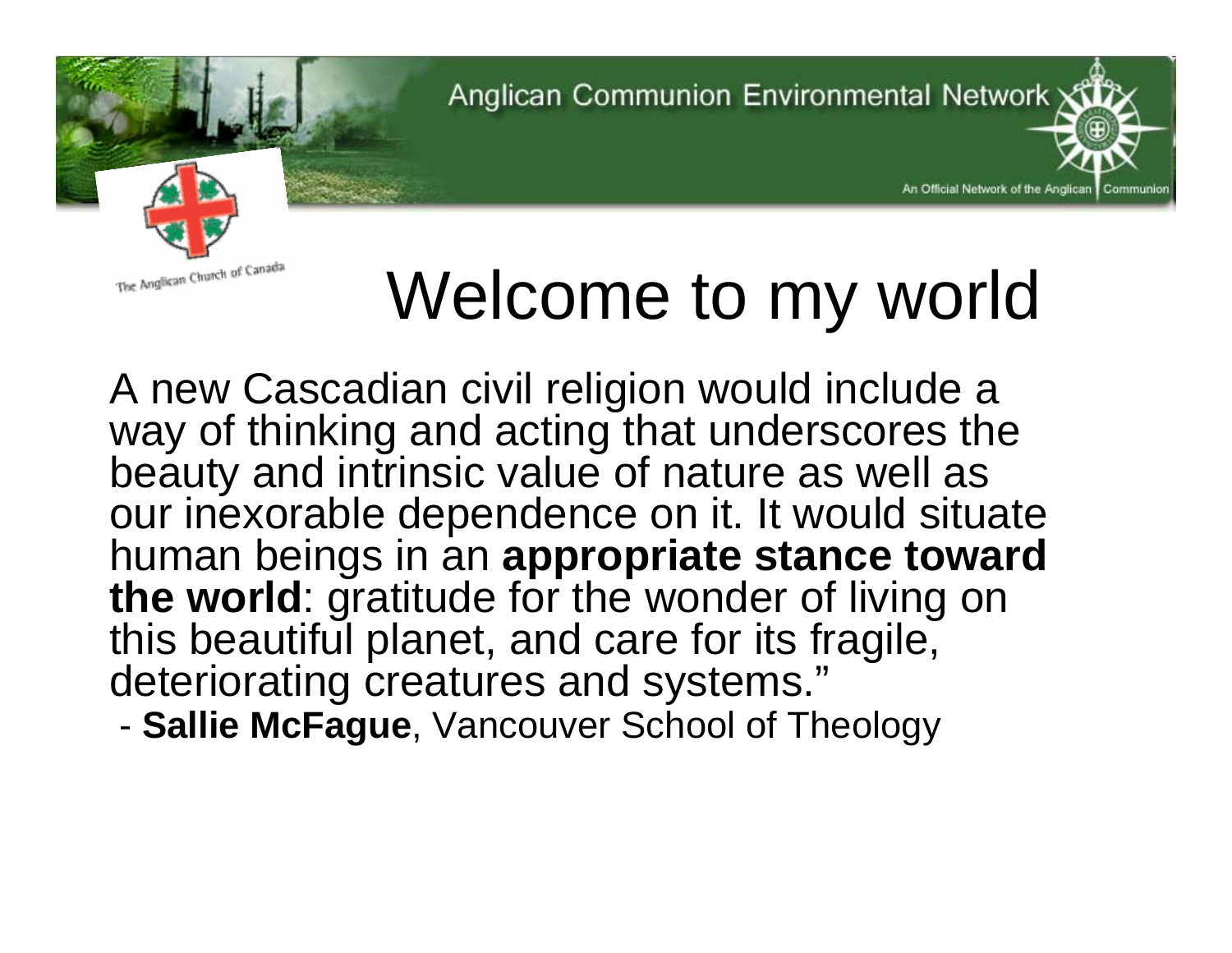An Official Network of the Anglican





- Culpable participation in cultural genocide through historical participation in Aboriginal Residential Schools
- Effects of schism arising from sexuality discussions
- Dominance of neo-liberal politics and economics – a Petro-State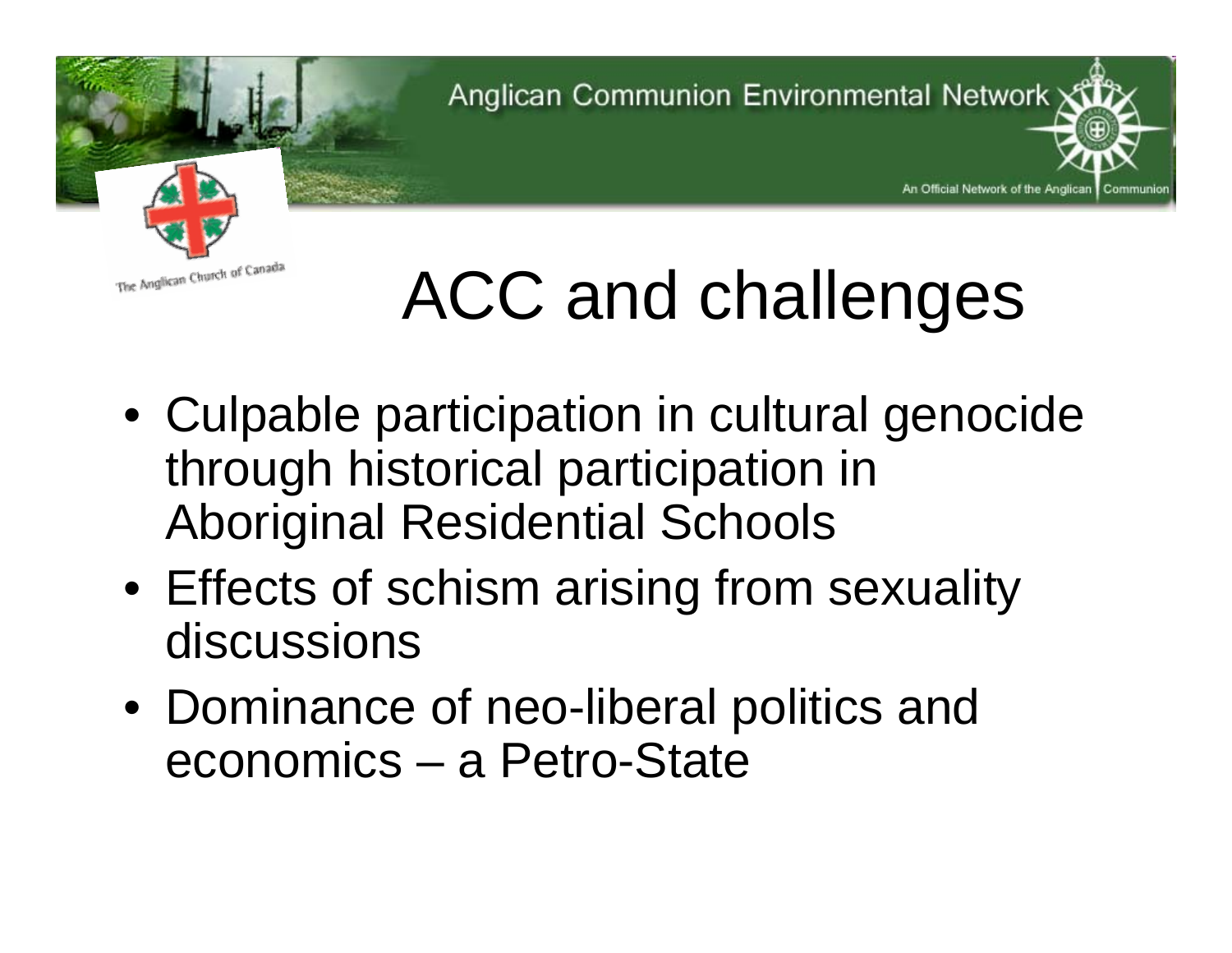An Official Network of the Anglican



#### **Be it resolved that this General Synod** (2010)

Join with other faith communities and secular groups to press the Government of Canada to adopt a comprehensive climate action plan with firm targets for greenhouse gas emissions

Encourage dioceses and parishes to incorporate concerns about the care of creation more fully into regular liturgies

Encourage dioceses and parishes to join with other faith communities and secular groups in researching and providing information on the climate crisis to members of their own communities;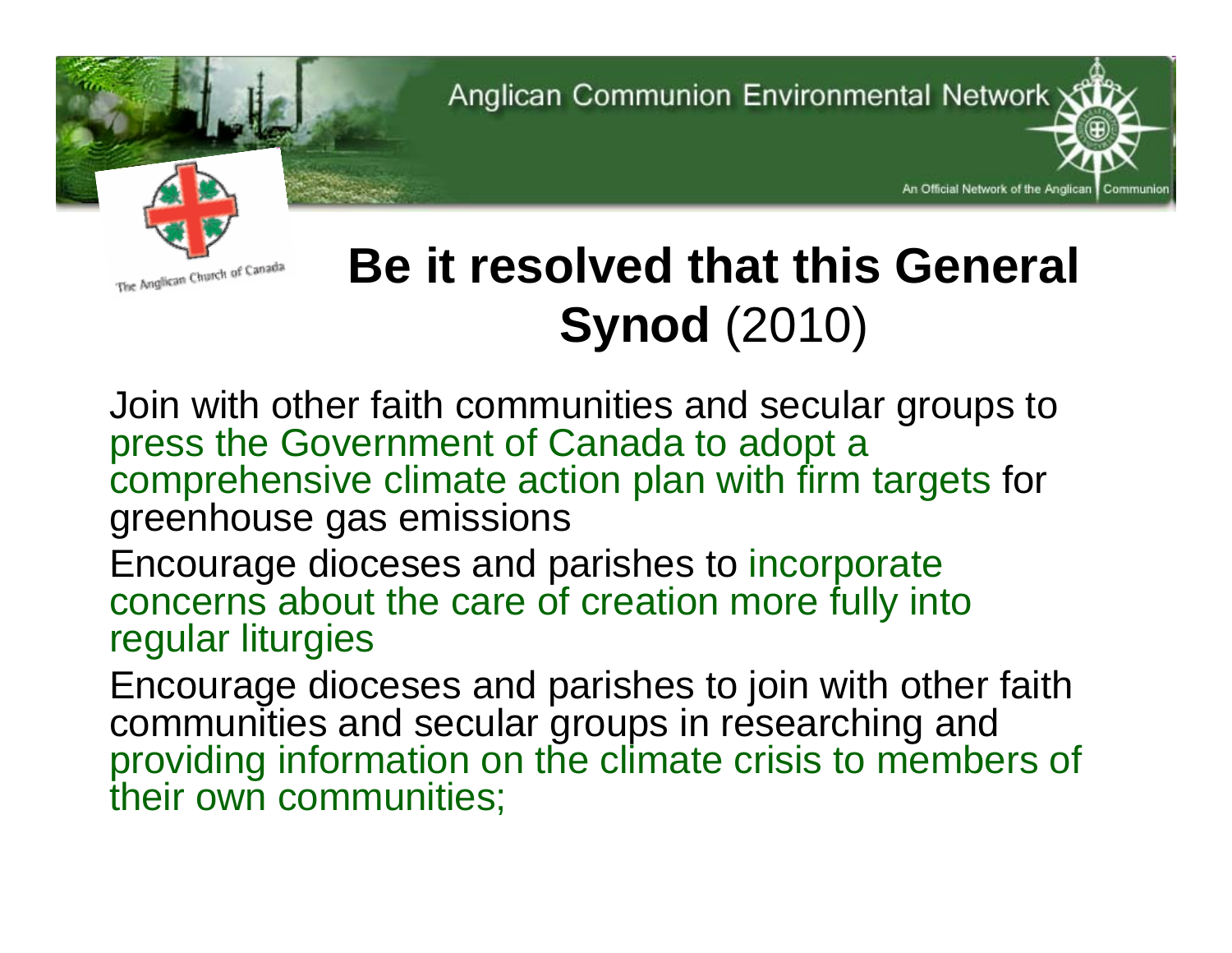**Anglican Communion Environmental Network** An Official Network of the Anglican Communior

Encourage dioceses to work with the "Greening Anglican Spaces" project group of the Partners in Mission and Ecojustice Committee to estimate and place their data in a national database, to consider professional audits, and to participate in a measurable and authoritative monitoring process.

The Anglican Church of Canada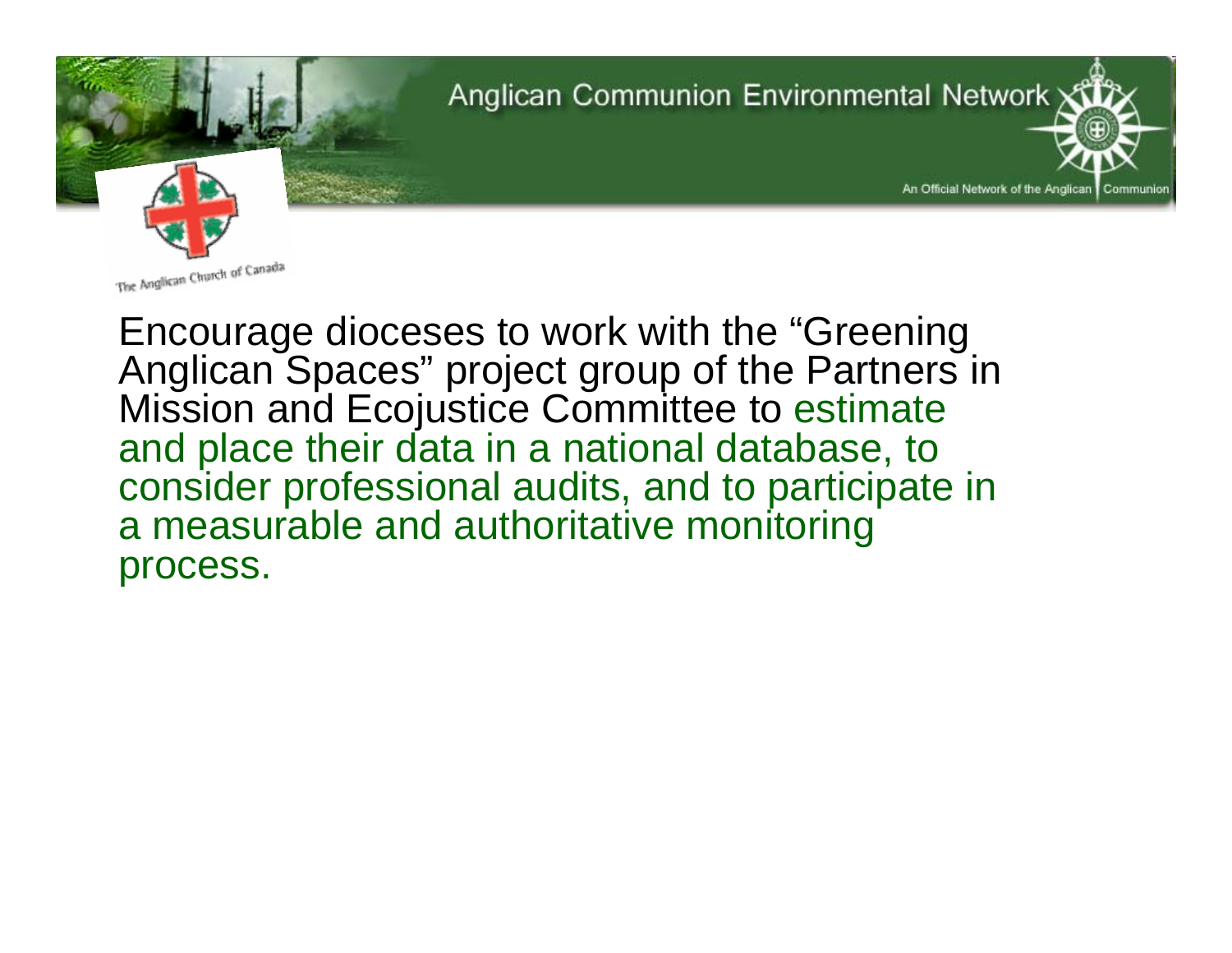An Official Network of the Anglican | Communion



## Greening Anglican Spaces



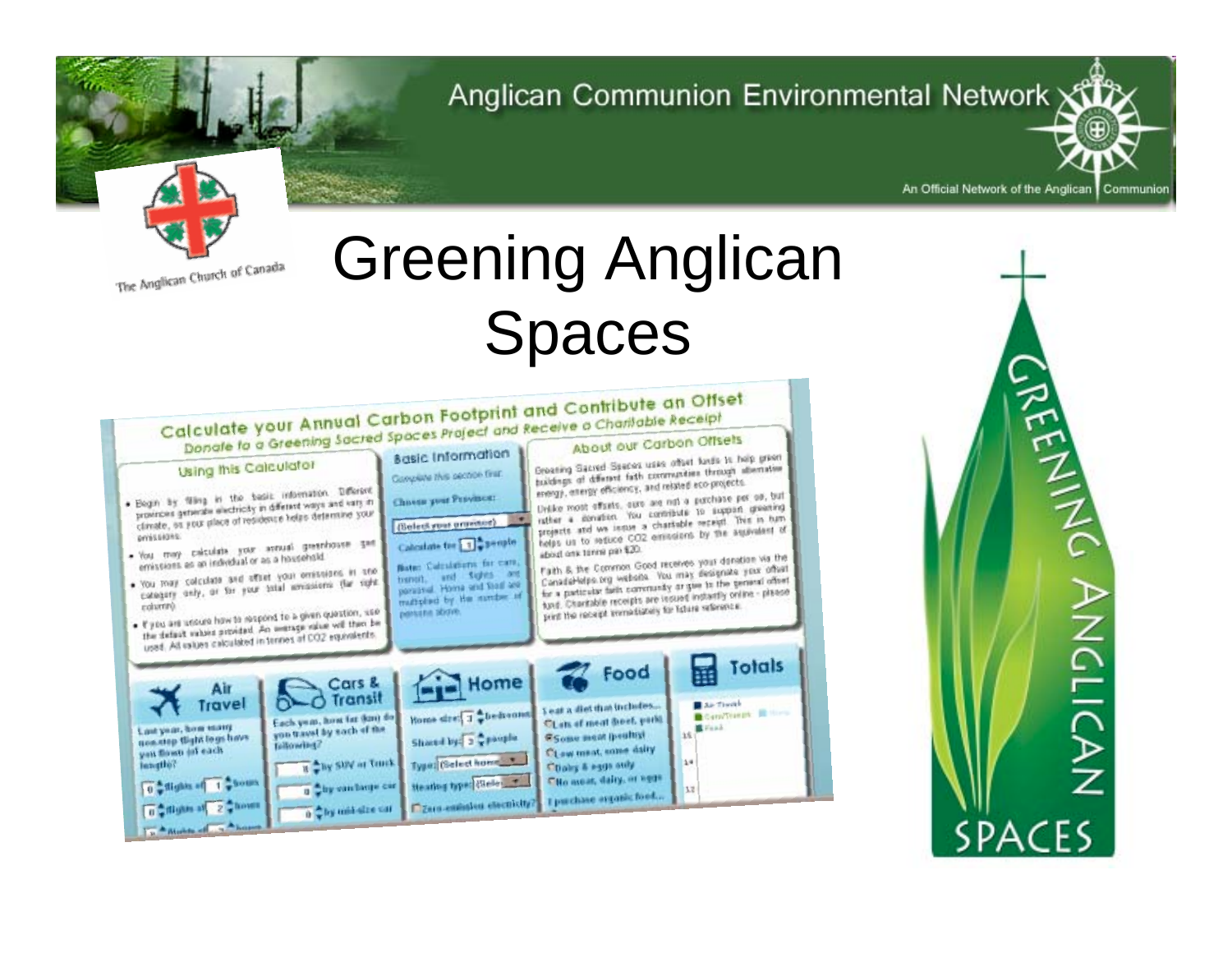An Official Network of the Anglican

Communior



## Good Friday and Earth Day

**Liturgical resources for Earth Day 2011 (Good Friday)** April 22, 2011, is Good Friday as well as Earth Day. The Greening Anglican Spaces Task Group has assembled a Good Friday Earth Day Reflection , a Good Friday Liturgical Resource designed to be interpolated into the *Book of Alternative Services* Good Friday rite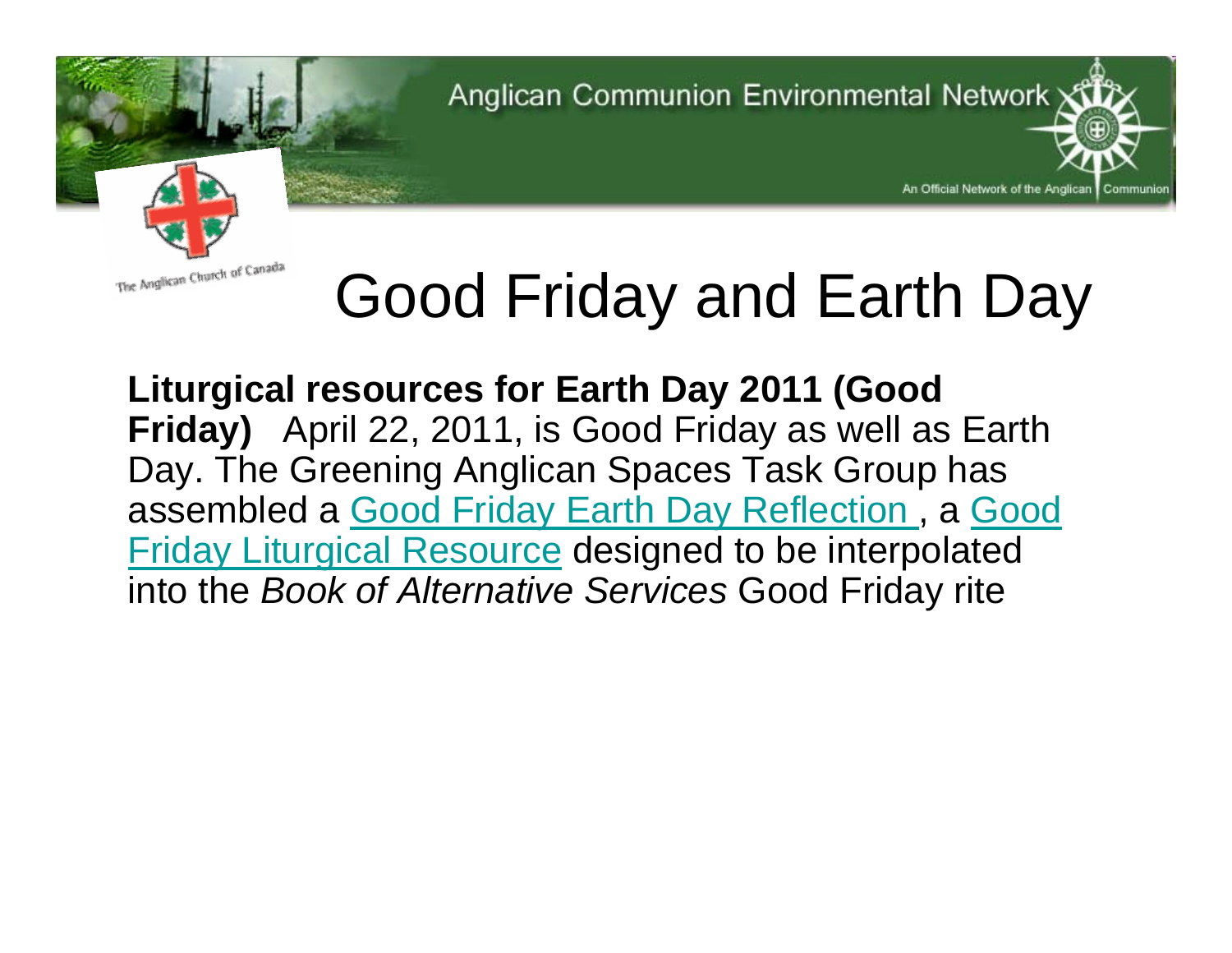An Official Network of the Anglican



## Alberta Tar Sands

- For some, our economic future
- For some, a total embarrassment
- Specific concerns around carbon footprints, affect on local First Nations
- For all, the foundation of our national economy
- A huge investment in traditional, fossil fuel extraction-based industry and dependence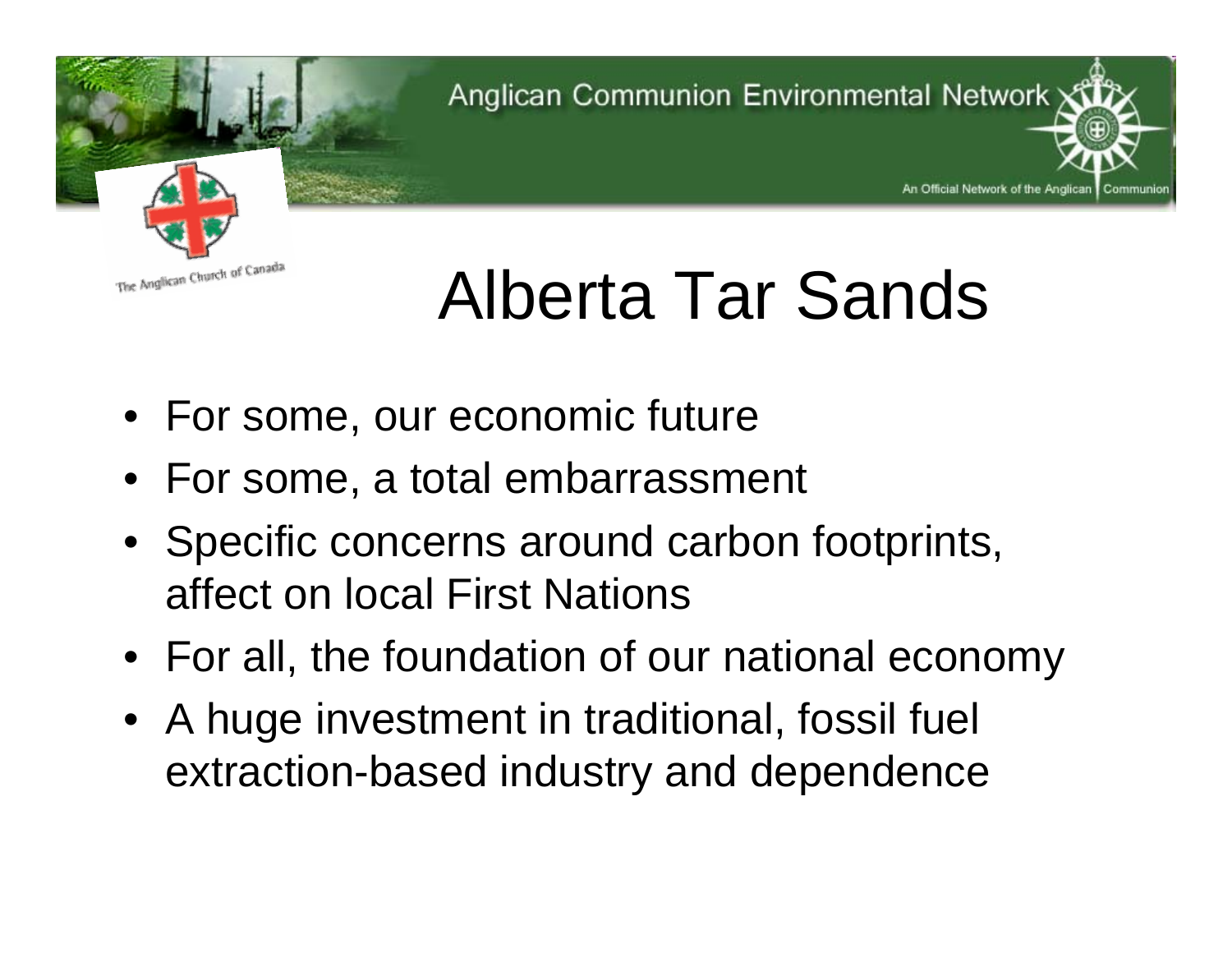An Official Network of the Anglican



## More on Tar

- Huge federal and provincial subsidies and revenues
- Huge employer of Canadians
- Subject of massive PR campaigns (James Cameron et. Al.)
- Significant pushback from (amongst others) KAIROS Canada and PWRDF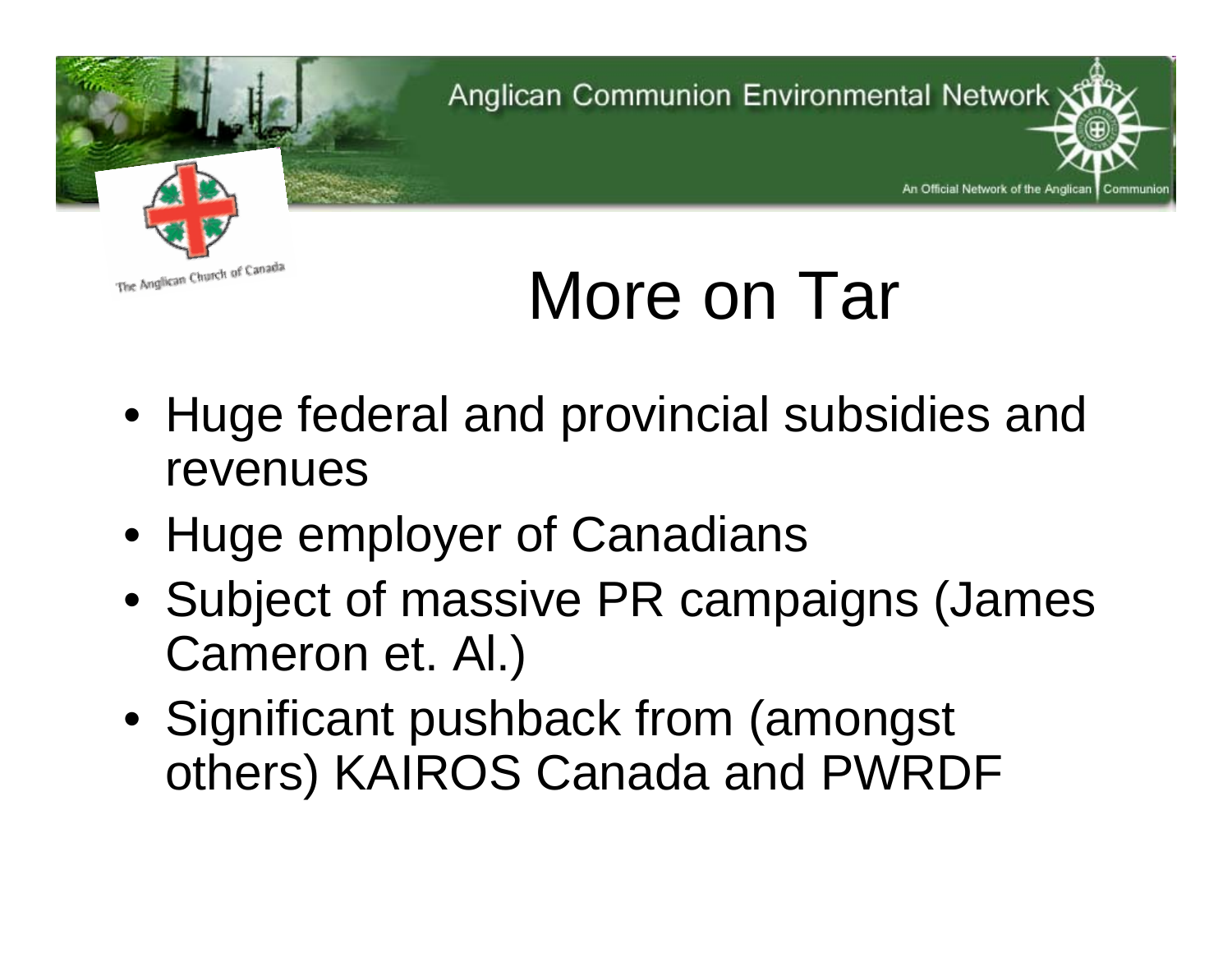



### Pressure, Influence, and Strategy

| $FairPensions =$<br>The campaign for responsible investment |                   |                 |                                                                                                                                                          | TABLACTION<br>DOMESTIC:<br>PERCE<br>Saw took that your |                           | CONTACT<br><b>DO</b> |  |
|-------------------------------------------------------------|-------------------|-----------------|----------------------------------------------------------------------------------------------------------------------------------------------------------|--------------------------------------------------------|---------------------------|----------------------|--|
| <b>About Us</b>                                             | What we do        | What You Can Do | What is Responsible Investment?                                                                                                                          | <b>Investor Resources</b>                              | Press                     | Blog:                |  |
|                                                             | Got oil?          |                 |                                                                                                                                                          |                                                        |                           |                      |  |
|                                                             |                   |                 |                                                                                                                                                          |                                                        |                           |                      |  |
|                                                             |                   |                 |                                                                                                                                                          |                                                        |                           | Crestit              |  |
| <b>Introduction</b>                                         |                   |                 |                                                                                                                                                          |                                                        | Introduction              |                      |  |
|                                                             | Have you Got Off? |                 |                                                                                                                                                          |                                                        | <b>Oil &amp; Pensions</b> |                      |  |
|                                                             |                   |                 |                                                                                                                                                          |                                                        |                           |                      |  |
|                                                             |                   |                 | We now know that BP grossly underestimated the risks in the Gulf, with                                                                                   |                                                        | <b>Investor Briefing</b>  |                      |  |
|                                                             |                   |                 | devastating consequences. Are oil companies doing the same with climate<br>change? Ask your pension provider to question oil companies about their risky |                                                        | <b>Take Action</b>        |                      |  |
|                                                             |                   |                 | business and make sure your money is used to move them beyond oil.                                                                                       |                                                        | <b>Tell a Friend</b>      |                      |  |
|                                                             | Take Action 3     |                 |                                                                                                                                                          |                                                        | <b>Responses</b>          |                      |  |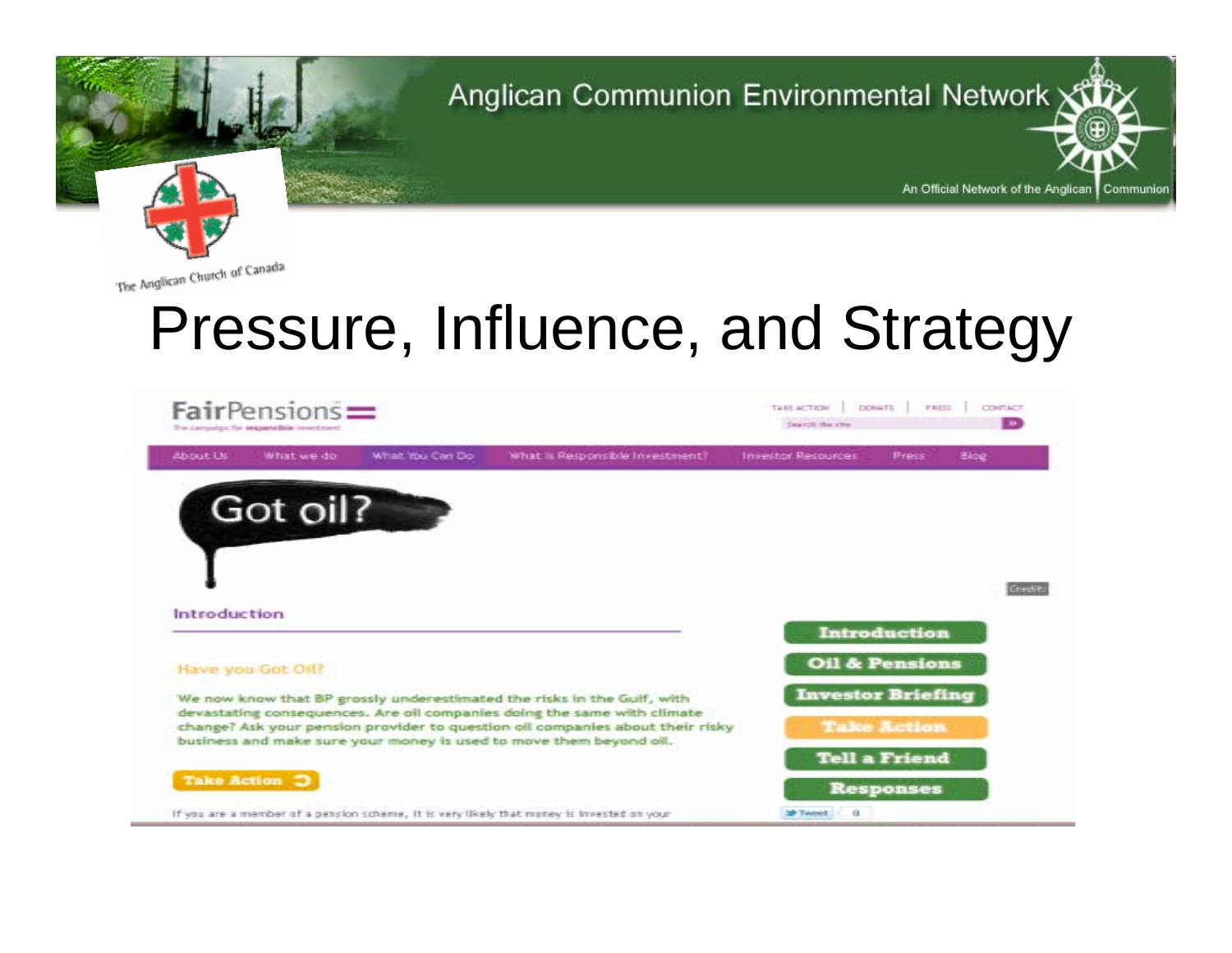An Official Network of the Anglican



### On the floor – with support

At a time of growing international consensus regarding the need to regulate and price GHG emissions there is a risk of significant costs arising from future projects. It involves a method of oil production that is among the most energy and carbon intensive of any used in the oil industry producing on average 3 times the GHG emissions of conventional production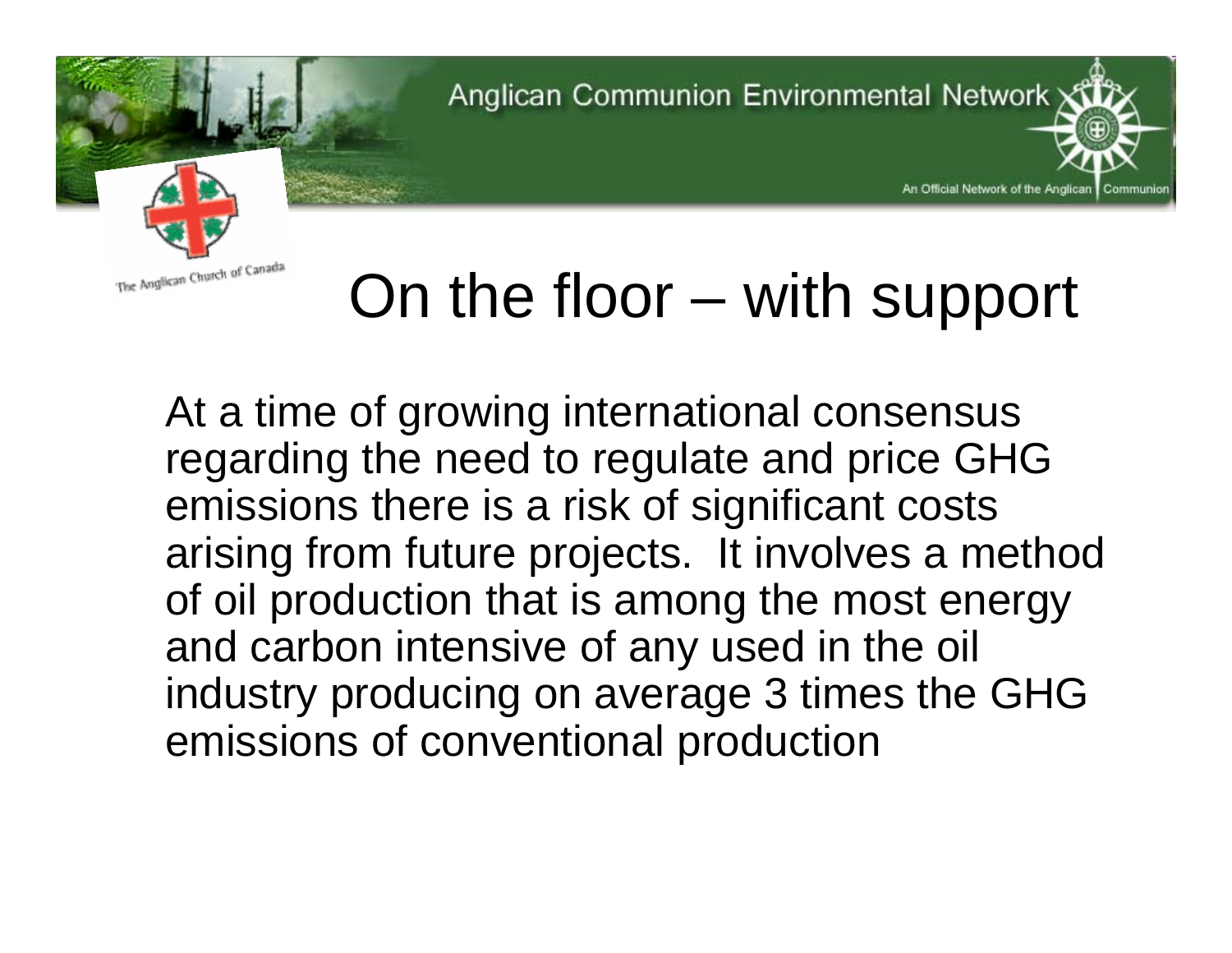

# Bright Spots

An Official Network of the Anglican

- Primate Fred Hiltz, a growing public role
- Numerous Diocesan initiatives including Enviroaction in the Dioceses of Huron, Ottawa and recently Nova Scotia and PEI
- All volunteer based
- Some youth energy Gray family example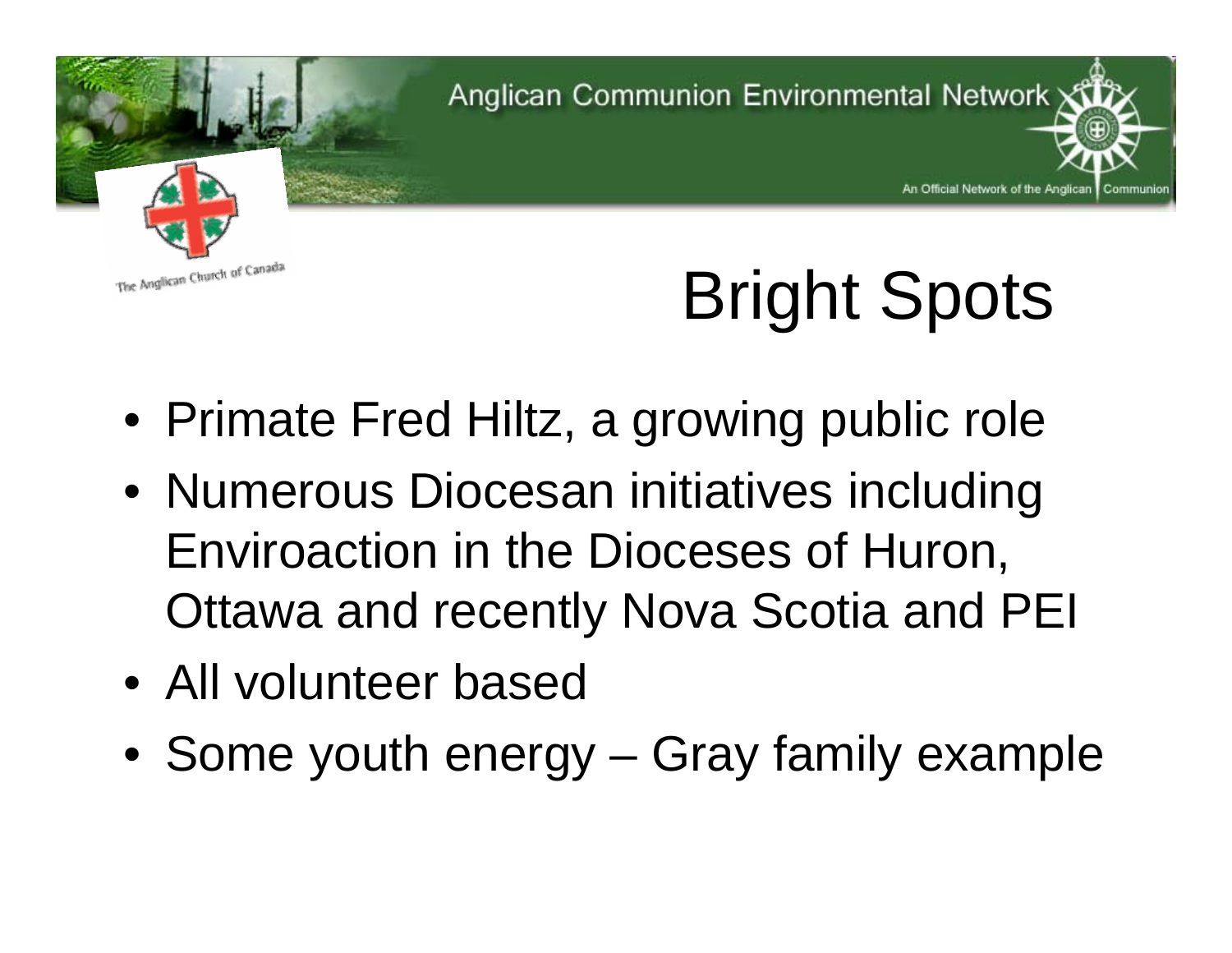An Official Network of the Anglican

Communion



## Cameron and Hannah

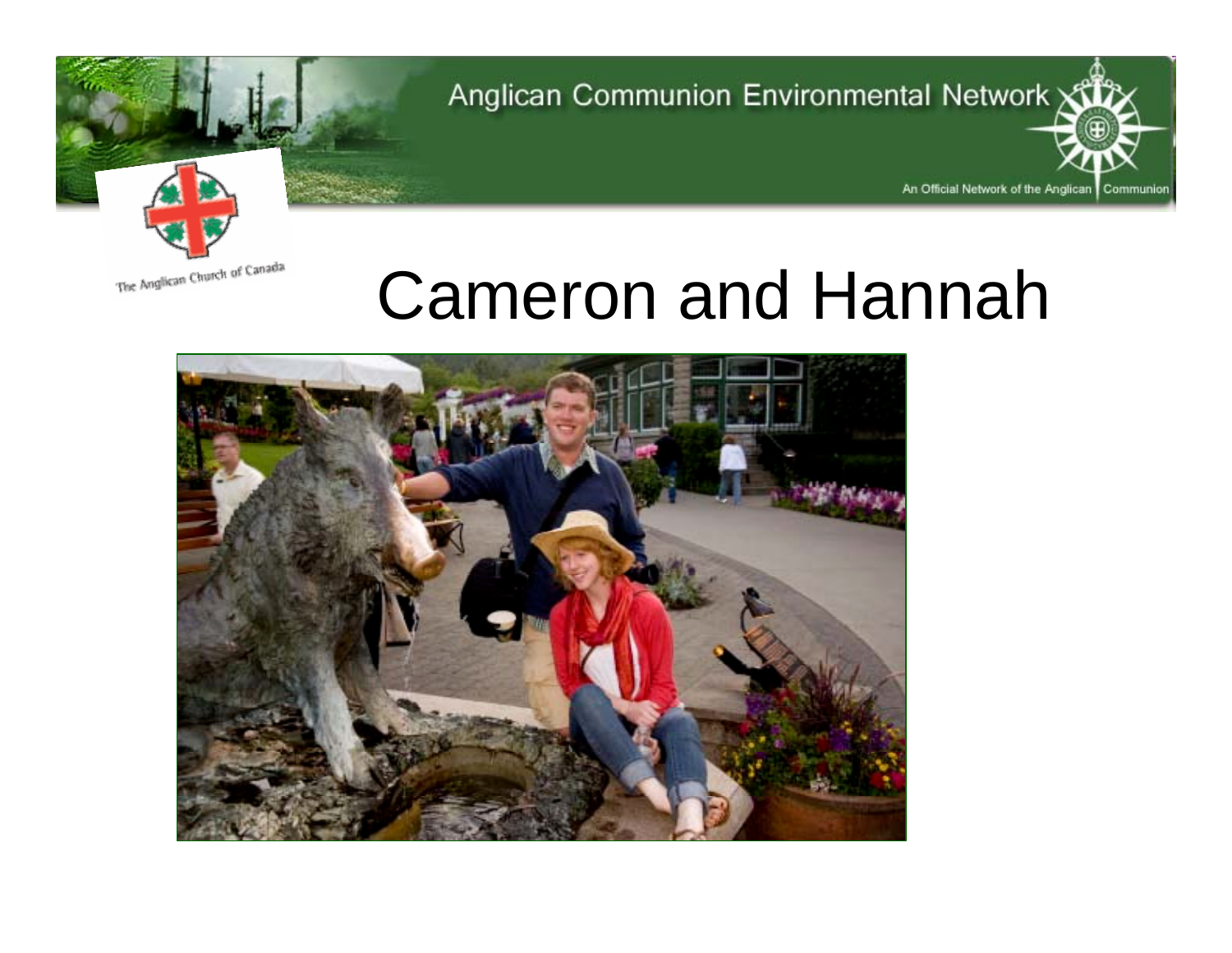An Official Network of the Anglican

Communion



#### STOP COAL Wilderness Committee dot CA (ACNS)

Canadian environmental group, The Wilderness Committee is calling on Anglicans, and members of all faith-based communities, to take a stand against the globally destructive practice of coal mining.

The group is asking for an immediate moratorium on new coal mining projects, and the phasing out of existing coalmining projects by 2050. Cam Gray, a coordinator for the Wilderness Committee said,

"The proposed Raven Coal Project would have devastating ecological, social and economic impacts. Over its 16 year lifespan, the mining operations would emit over 52 million tonnes of climatechange causing greenhouse gas emissions into the atmosphere, and would have devastating impacts on local groundwater supplies.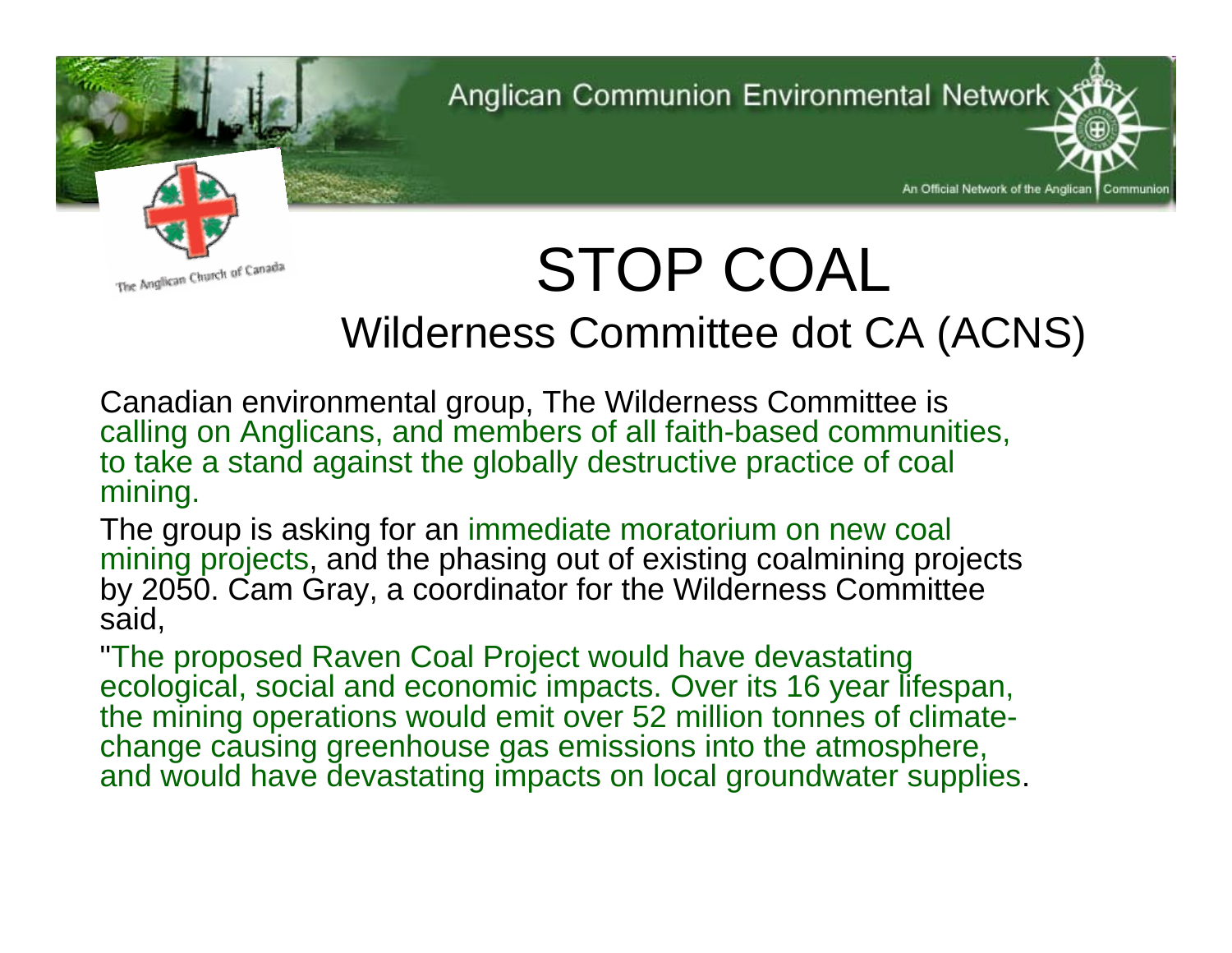

## My own contributions

Browse Upload

Search



#### Stop Coal.mp4

katakanadian 136 videos [8]

Subscribe

Public action calling for the phasing out of coal mining in BC. This is





Global Warming - A Sceintivic

Galactic Federation Of Light Sheldan Nidle Marc. by Korsurosan **R RISS Views** 

Cell Isolation - Compare by cellisolation **64,630 views** 

Environmental Issues Surrounding Quinsam Coal by ANnws/Vanisland 457 views

grayintheforest

Promoted Video



Global Warming: The Greatest Scientific Fraud o... by PoeticHeretic90

**B. Ginhal Cool Showreel** 

#### http://www.youtube.com/watch?v=eZPtHxyKS4A

1 likes, 0 distikes

An Official Network of the Anglican | Communion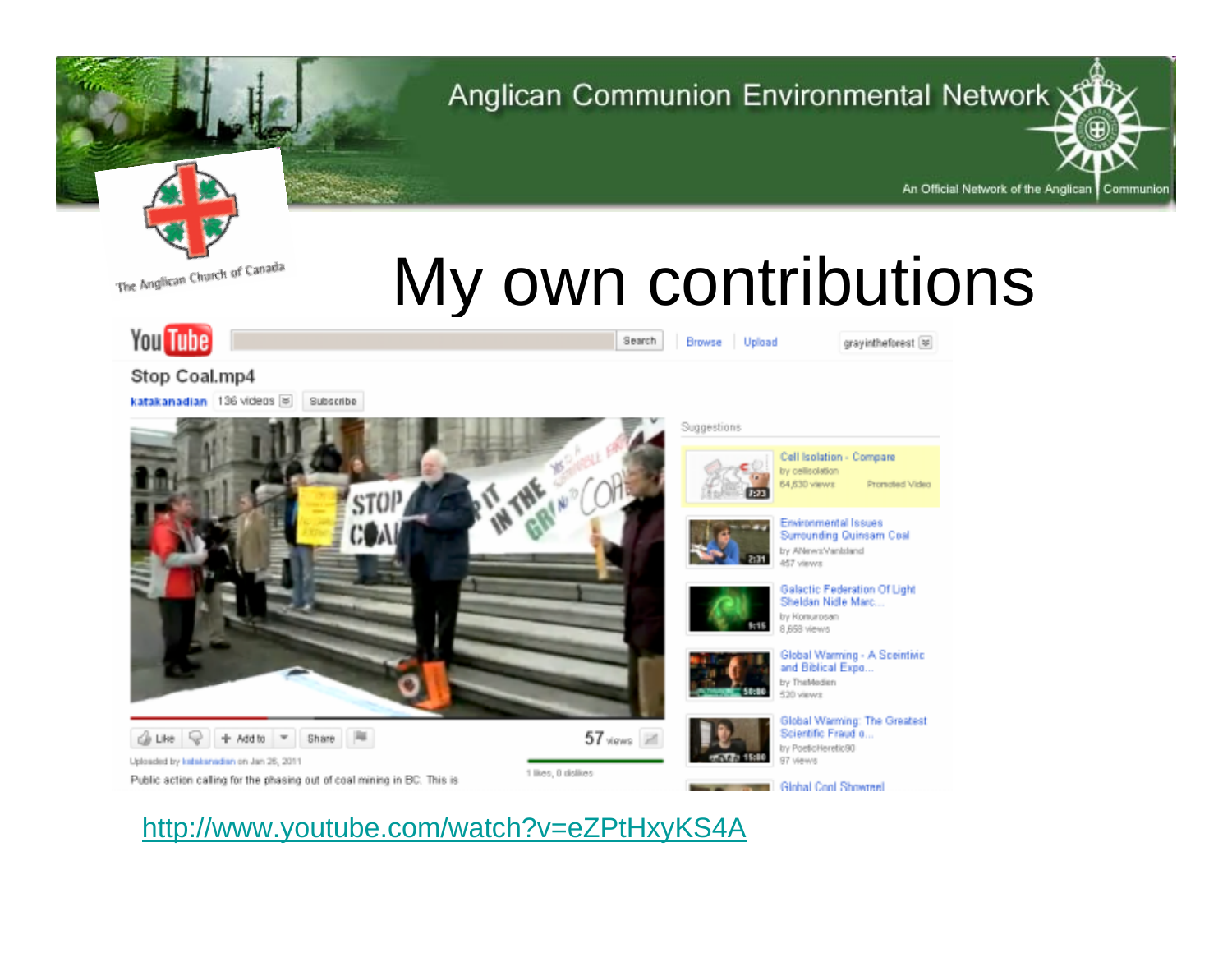An Official Network of the Anglican

Communion



### Ecumenical Conference on Mining – Toronto, Canada

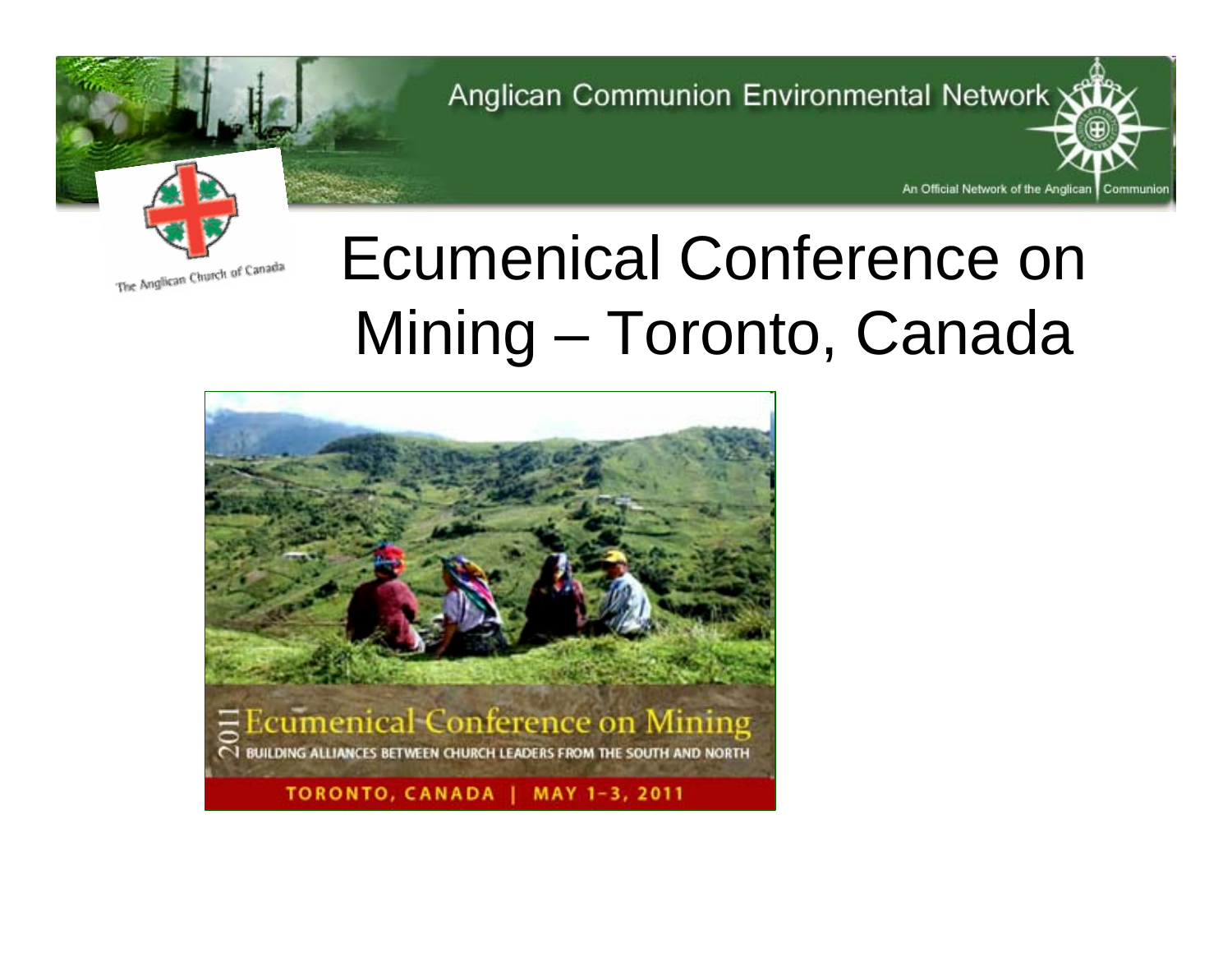An Official Network of the Anglican



# From the FINAL TEXT

Those who came from beyond Canada's shores encountered its resource-based economy. We met in Toronto, Canada, as this country is home to 75 per cent of the world's mining and mineral exploration companies, and Canadian stock exchanges raise 40 per cent of all mineral exploration capital worldwide.

Mining activities in the global South, as well as in Canada, raise critical ethical issues of social justice and respect for God's Creation that are matters of concern for all people of faith the world over. Some speakers pointed to the role of Canadian companies that take advantage of, exacerbate or provoke conflict in contexts of weak democracies.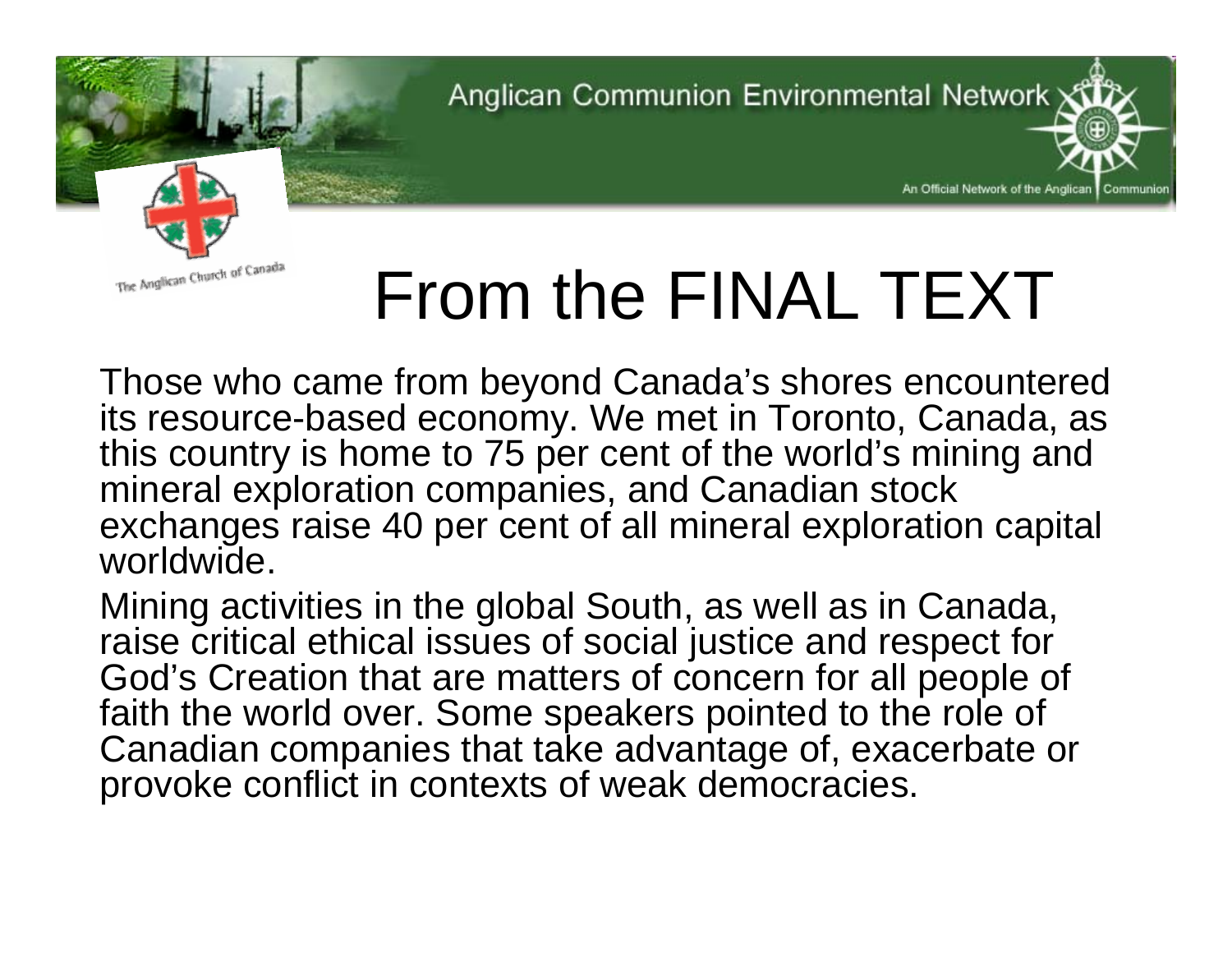

# We have heard this Method and the Angle elsewhere and we need to hear it everywhere

Many participants spoke of a crisis in the relationship between human beings and the environment. New commitment to peaceful struggle for social and ecological justice is required